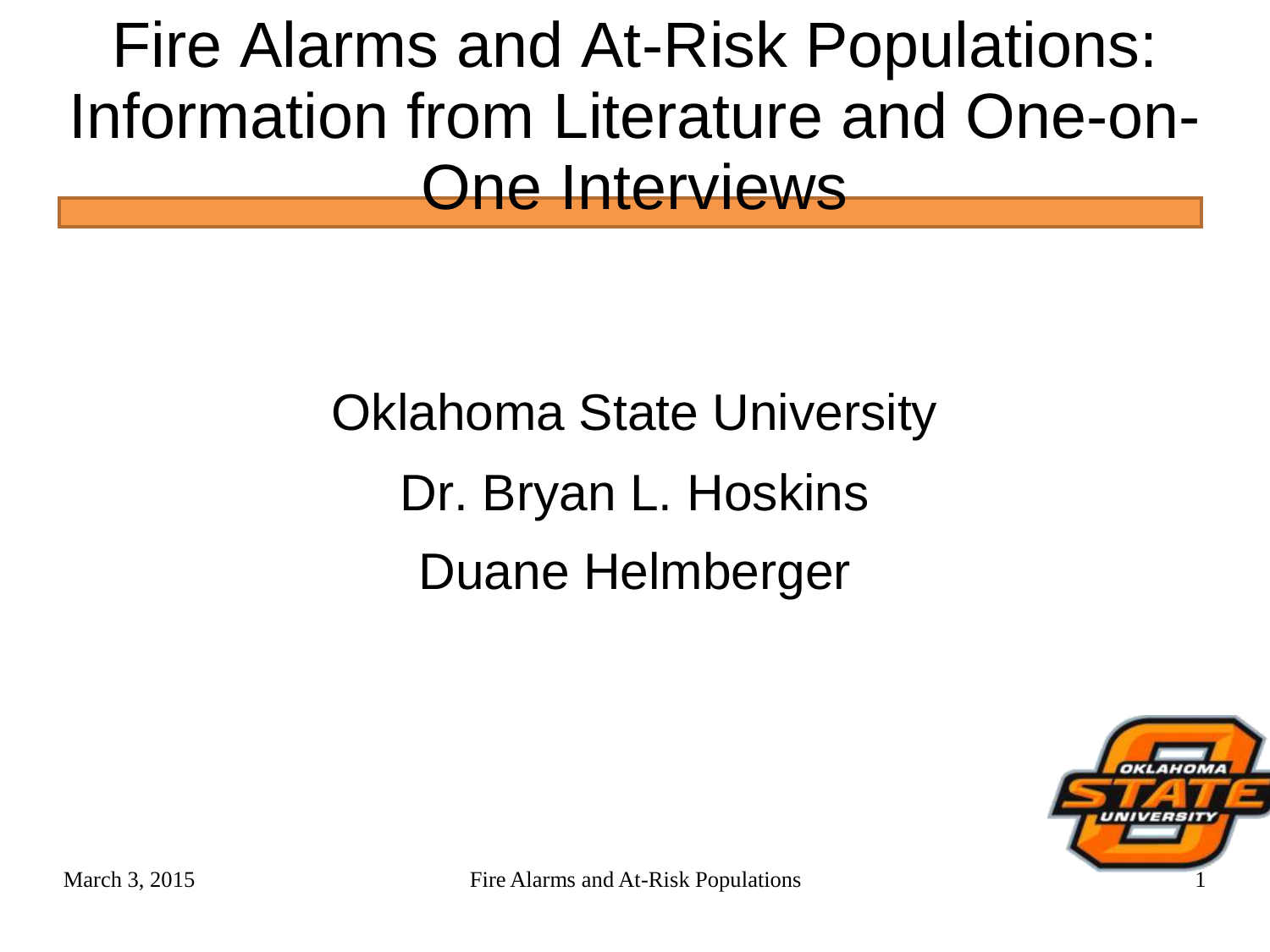# **Outline**

- **Origin of study**
- Background
- Literature Review
- Survey Results
- Preliminary Findings
- Future Work

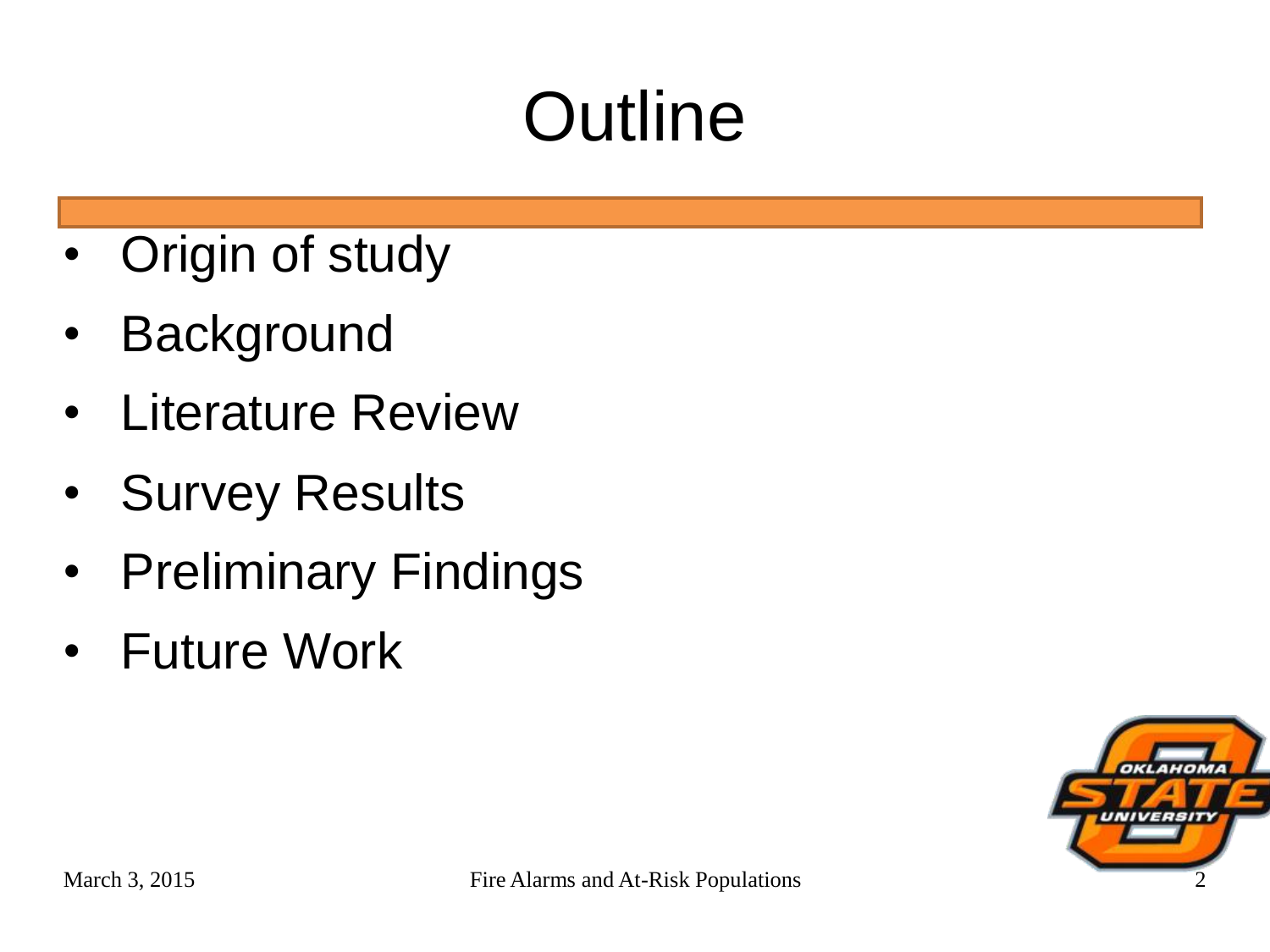# Origin of Study

- Audible and visual alarms typically required
	- Limited visual ability
	- Limited hearing ability
- Fire alarms intended to help all people to be aware of fire
	- Benefits should outweigh the risks
	- Exceptions exist in NFPA standards based on ambient conditions

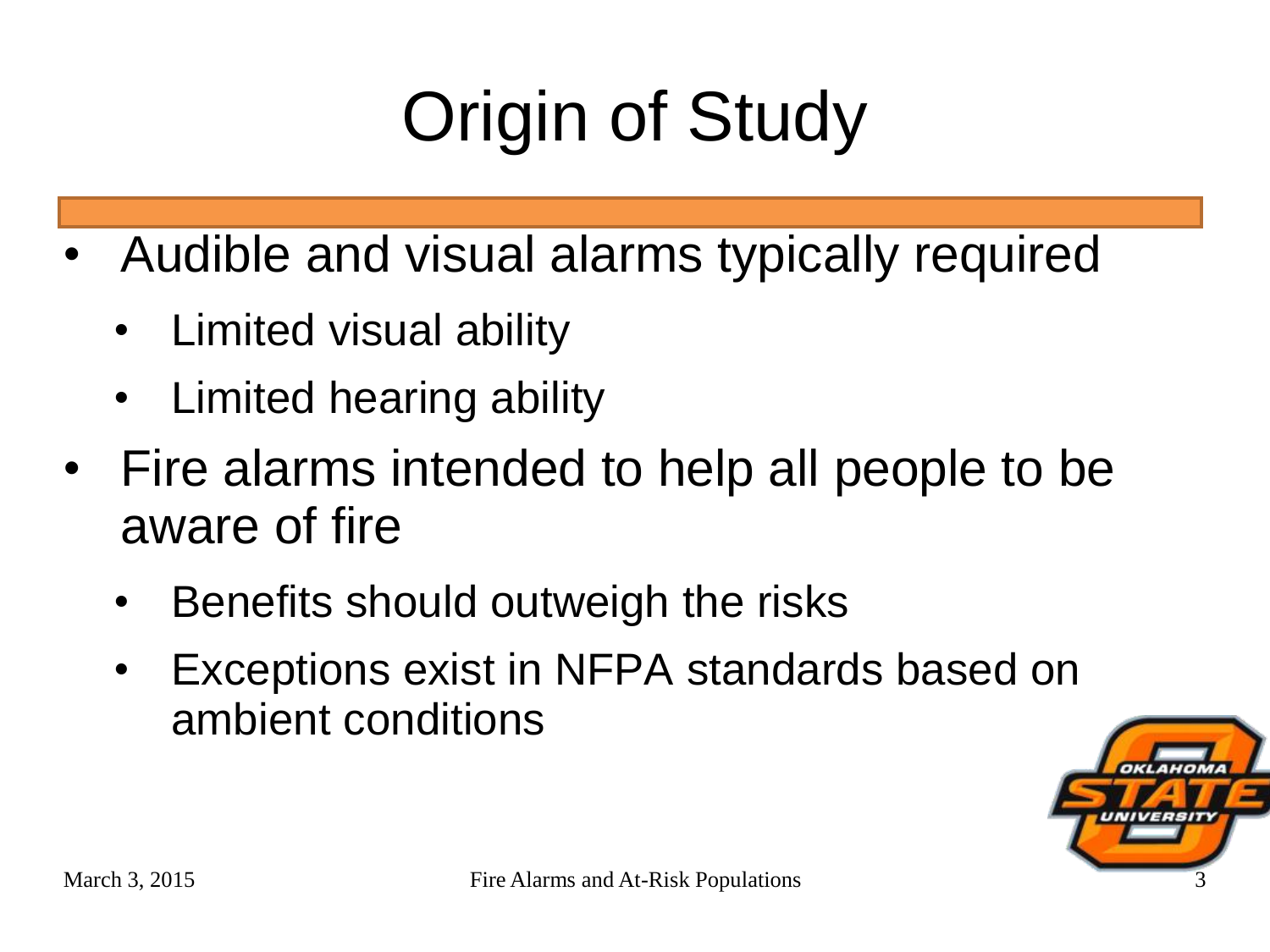# Origin of Study

- Questions raised regarding autism and similar disorders
	- **Flashing lights**
	- **Disruptions**
- Student research project sponsored by Fire Protection Research Foundation

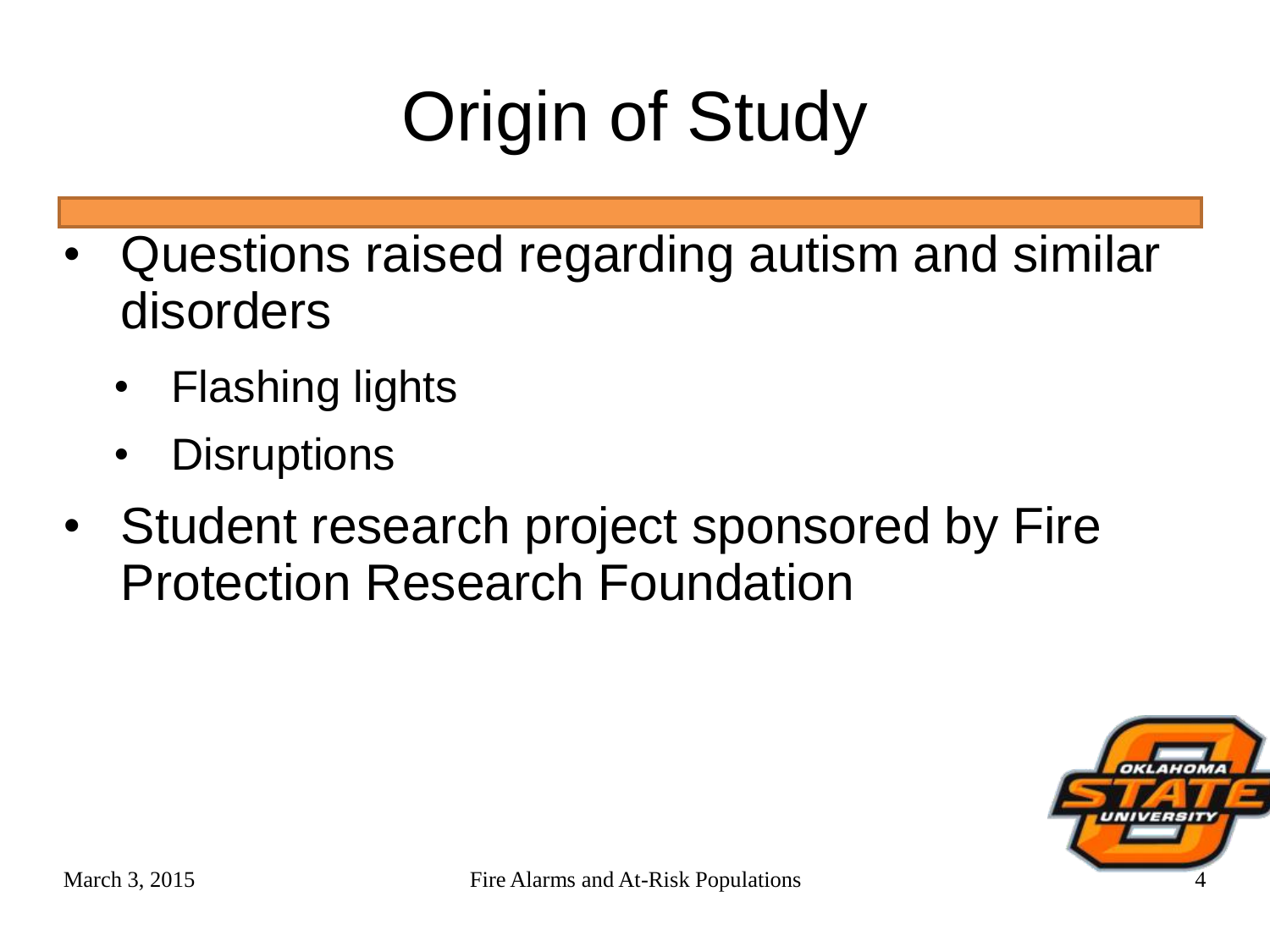## Background: At-Risk Populations

- As of Fall 2012 there were 36,429,431 students in ages between 3 to 21 with a special need
- Categories include:
	-
	-
	-
	- Orthopedic impairments Health impairments
	- Traumatic brain injury Developmental delays
	- Speech or language impairment Autism
- Hearing impairments Visual impairments
- Deaf-blindness Emotional disturbance
- Learning disabilities Intellectual disabilities
	-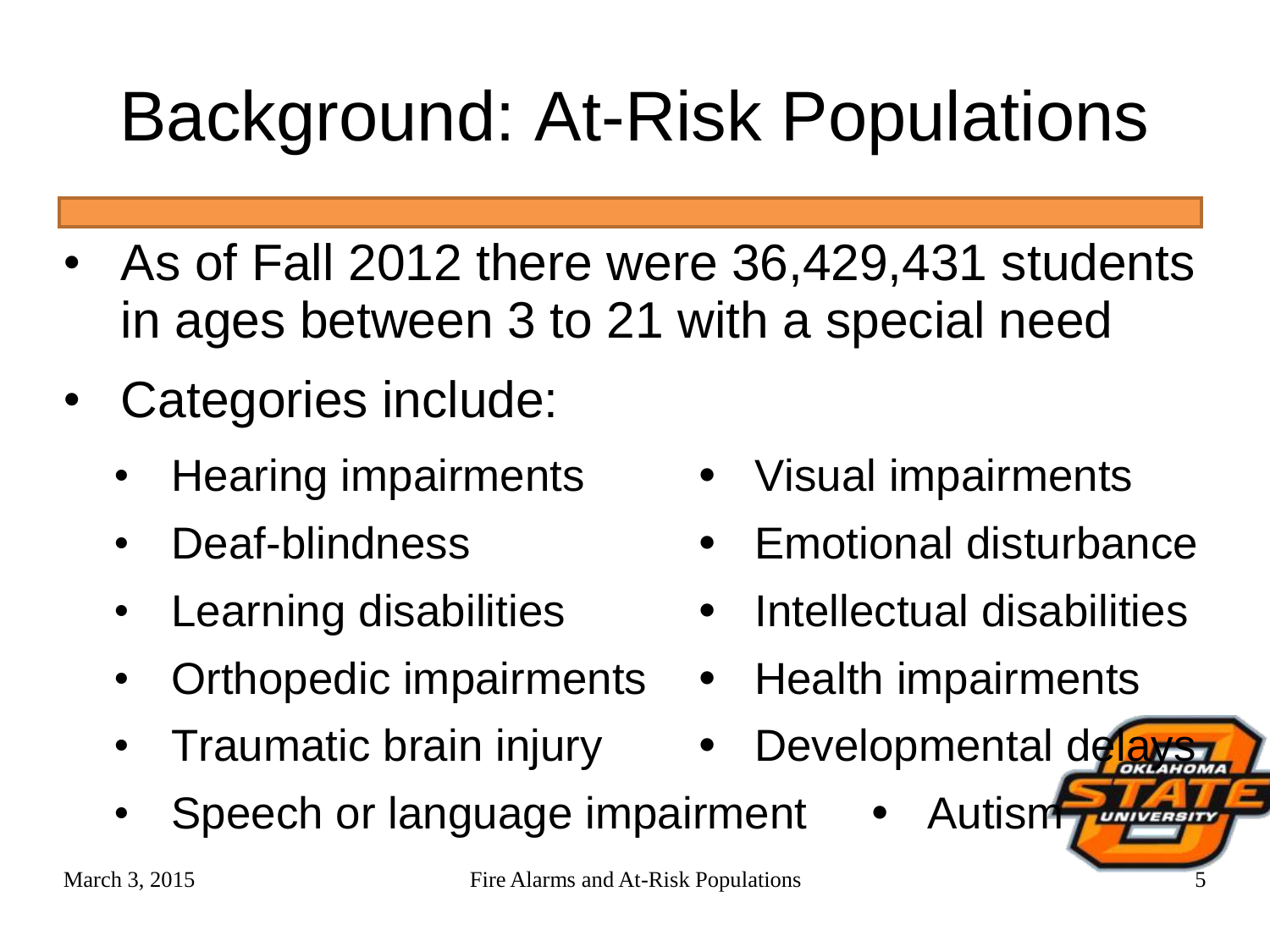# Background: At-Risk Populations

- Many special education classrooms throughout the United States house between 5-20 of these categories
- Common categories include:
	- Autism
	- **Epilepsy**
	- Deaf-blindness
	- Emotional disturbances
	- Intellectual disabilities

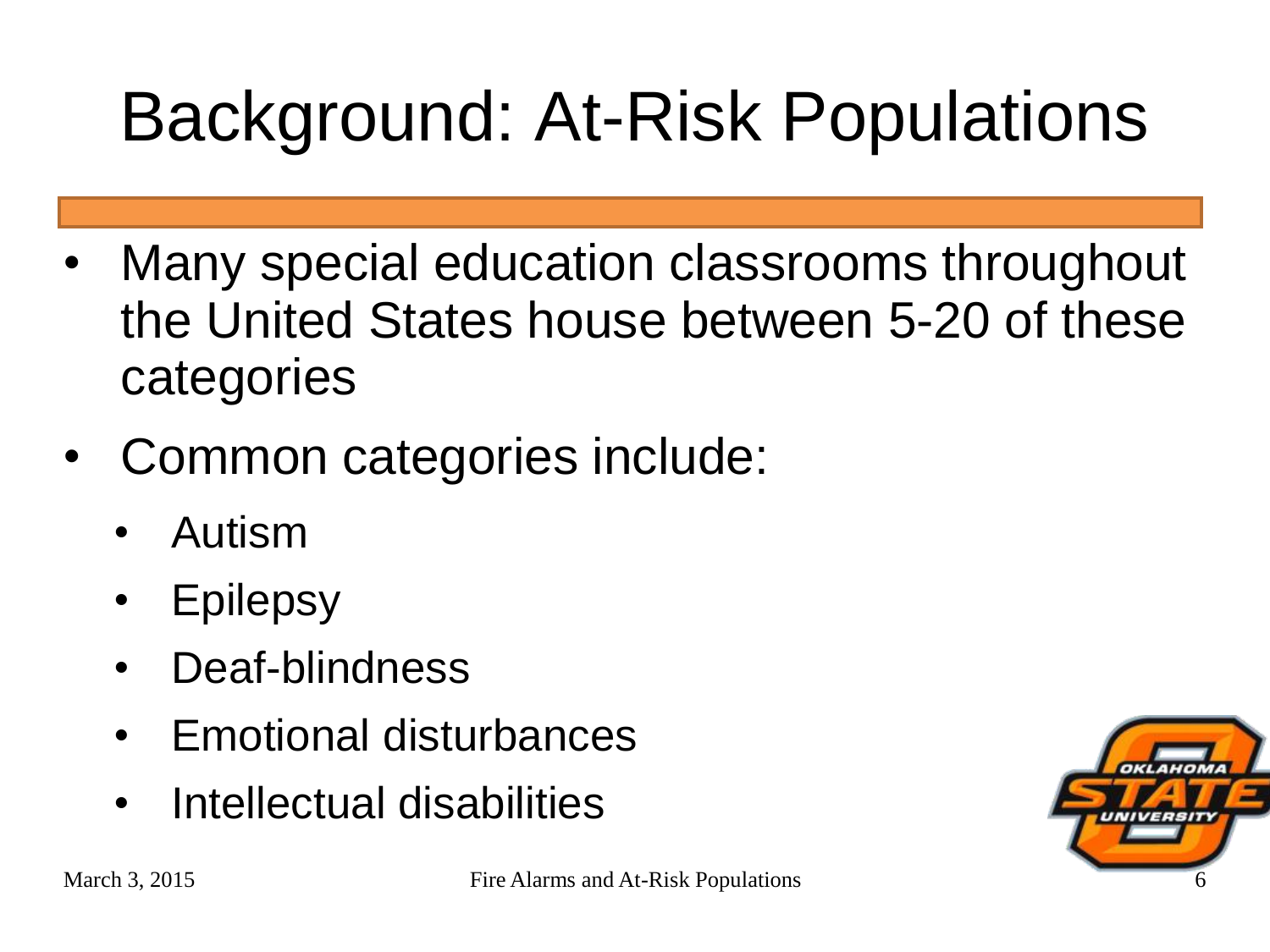#### Background: Research Aims

- To understand the current effects that fire alarms have on this population
- To develop possible alternatives
- Research questions include:
	- What are current practices
	- How do students respond to current alarms and strobes
	- How can practices be improved

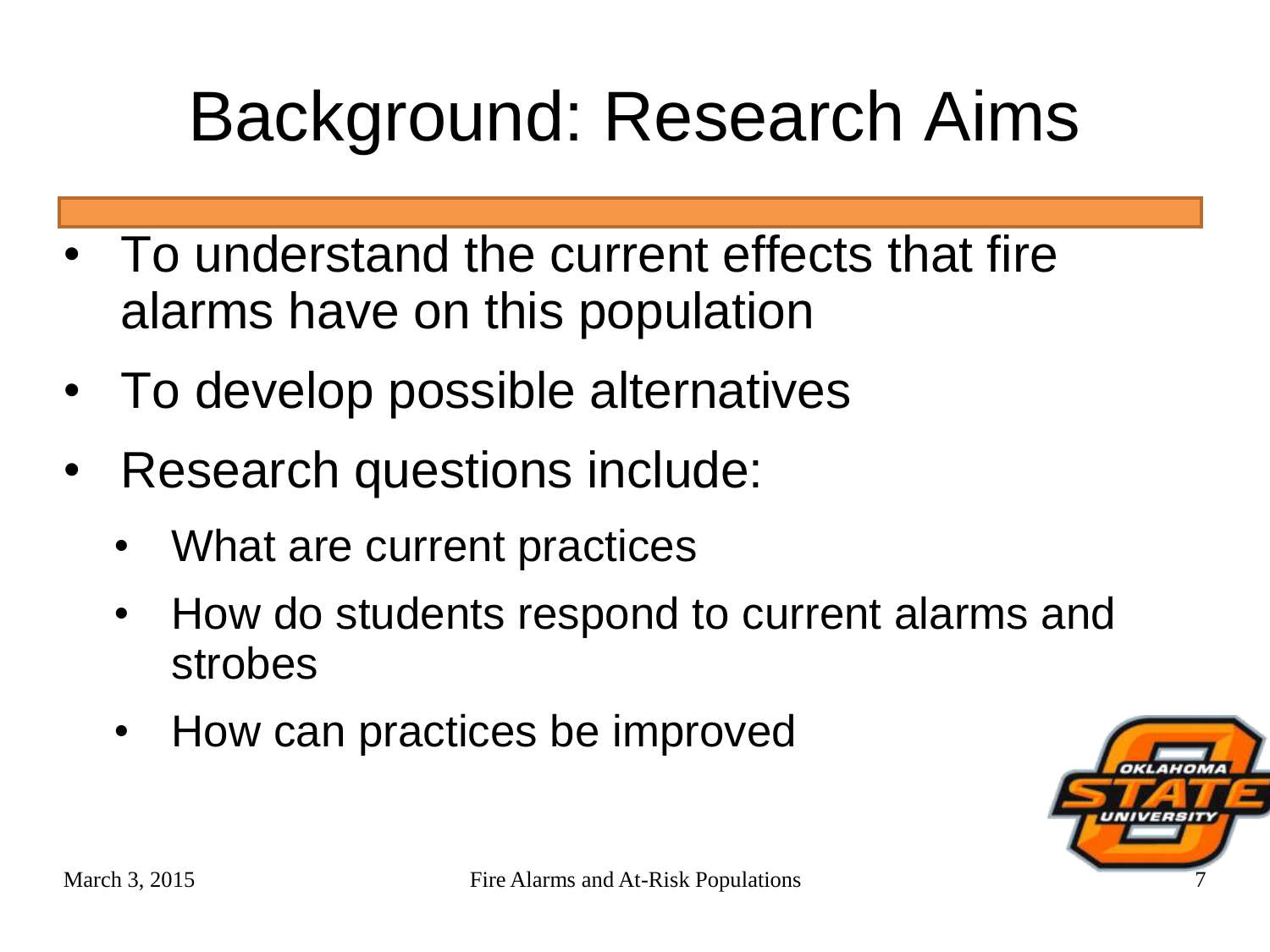## Literature Review: Autism

- CDC predicts that 1 in 68 children are affected
- Common symptoms include:
	- Avoiding eye contact and wanting to be alone
	- Appear to be unaware when people talk to them, but respond to other sounds
	- Repeated actions
	- Difficulty adapting to changing routines
	- Difficult to control when loud noises or unusual sounds are present

Instances where individuals hide when frighter March 3, 2015 Fire Alarms and At-Risk Populations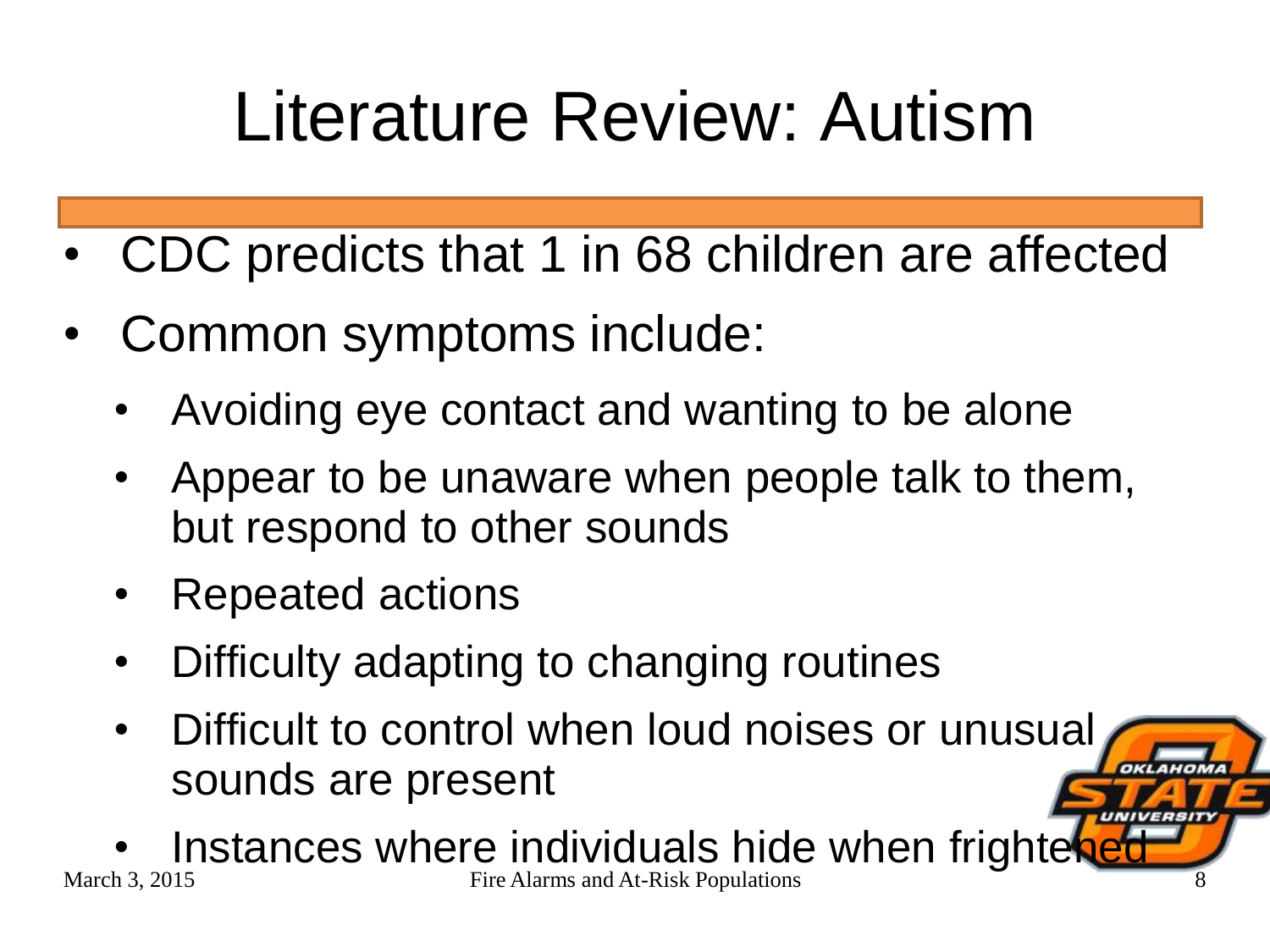## Literature Review: Epilepsy

- At least two seizures that were not preventable
	- Events can range from a few seconds to minutes
- Seizure activity can be caused by:
	- Sleep deprivation
	- Flashing bright lights
	- Unusual amounts of stress
	- Poor eating habits associated with low blood sugar
	- Certain medication use
	- Caffeine or other food products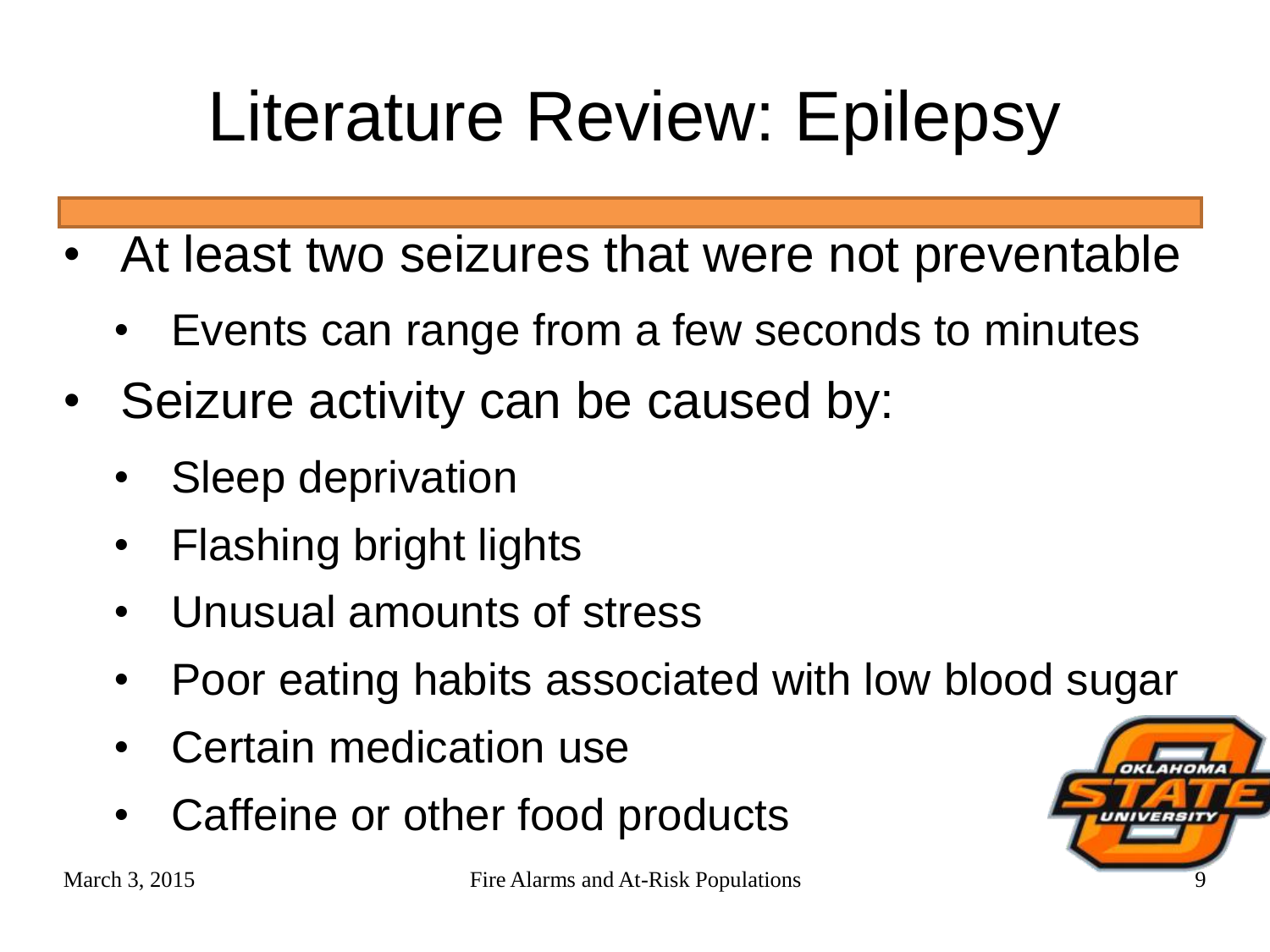#### Literature Review: Emotional and Behavioral Disorders

- Can be linked to a number of previous situations
- Commonly problematic in the classroom:
	- Constantly getting out of chairs, running, yelling
	- Have a tendency to hit and fight with others
	- Persistently ignore instruction from staff
	- Difficulty complying with directions
	- Tantrums and negative attitude towards superiors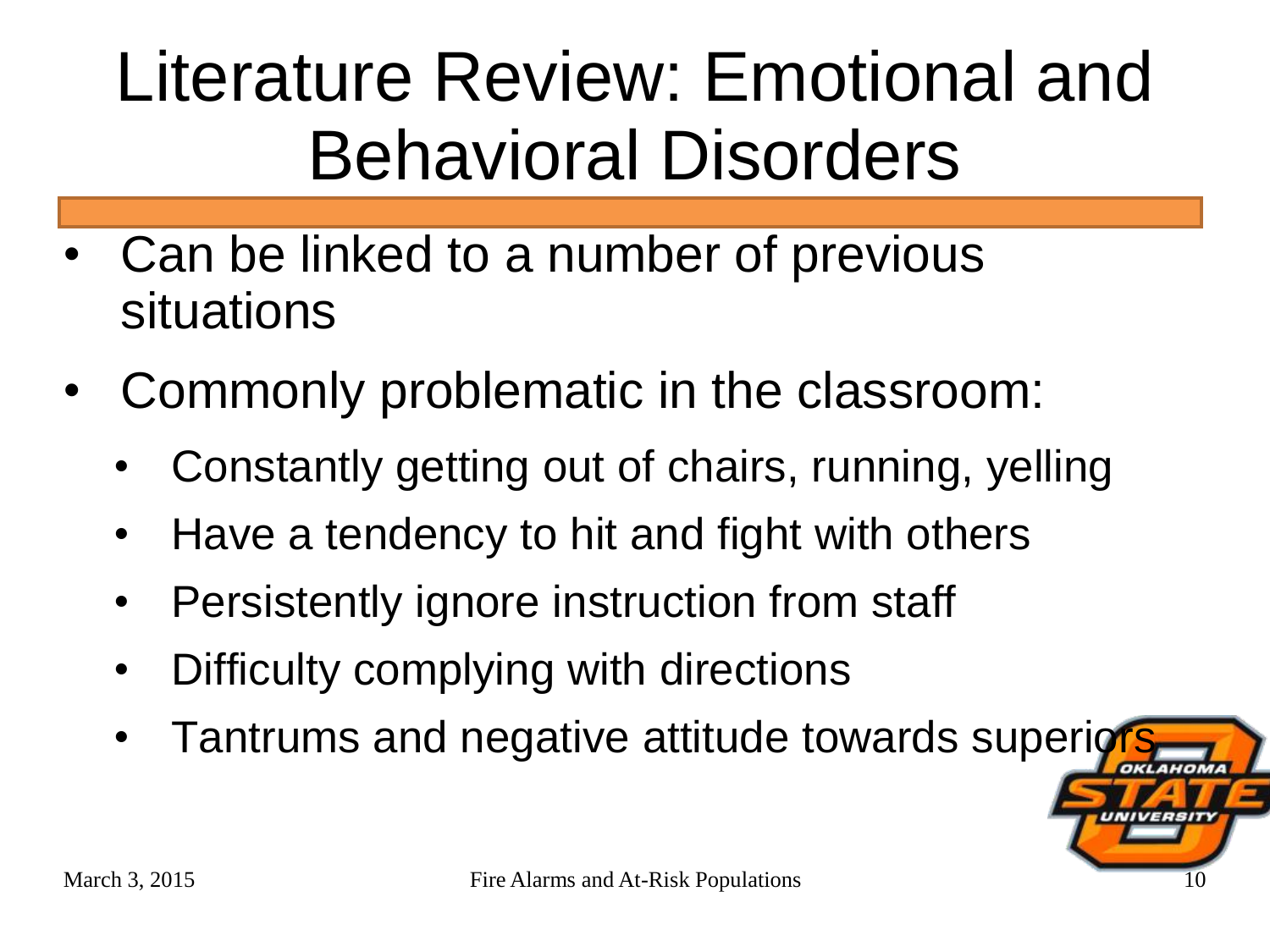## Survey Results

- Survey sent to parents and teachers
- Consisted of approximately 25 questions about different scenarios for classroom changes
- Findings:
	- High importance was noted for formality and regularity of practiced live fire drills
	- Participants maintained high predictability for scenarios when practiced and understood
	- Strobes and audible notifications that are currently in use are areas of concern

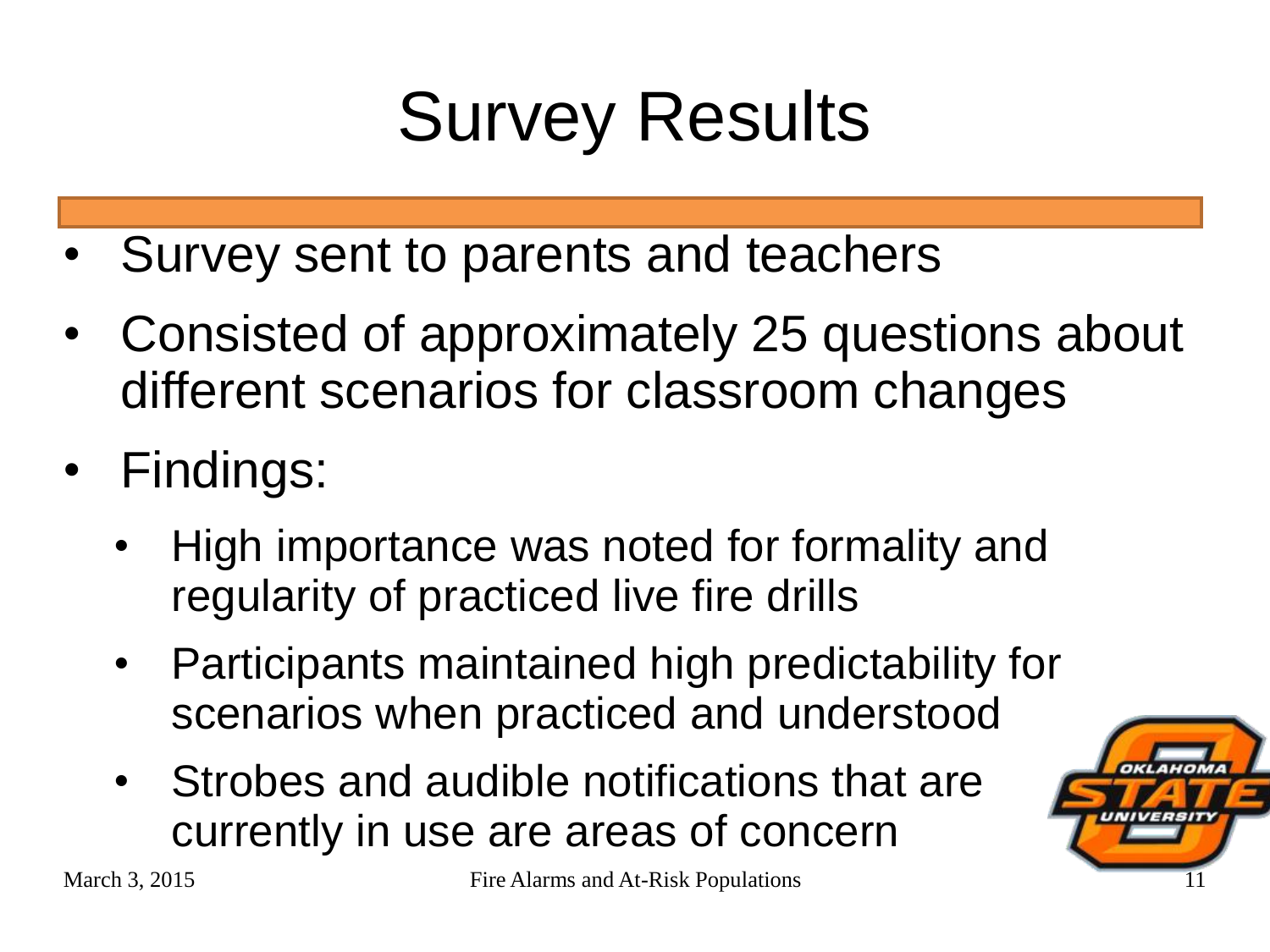#### Survey Results: Areas of Concern

- Loud and unpredictable notification systems cause the students to have panic and anxiety attacks
- Bright white strobes and frequency/rate cause panic and anxiety
- The combination of strobes and alarms cause situations to escalate quickly, causing time delays

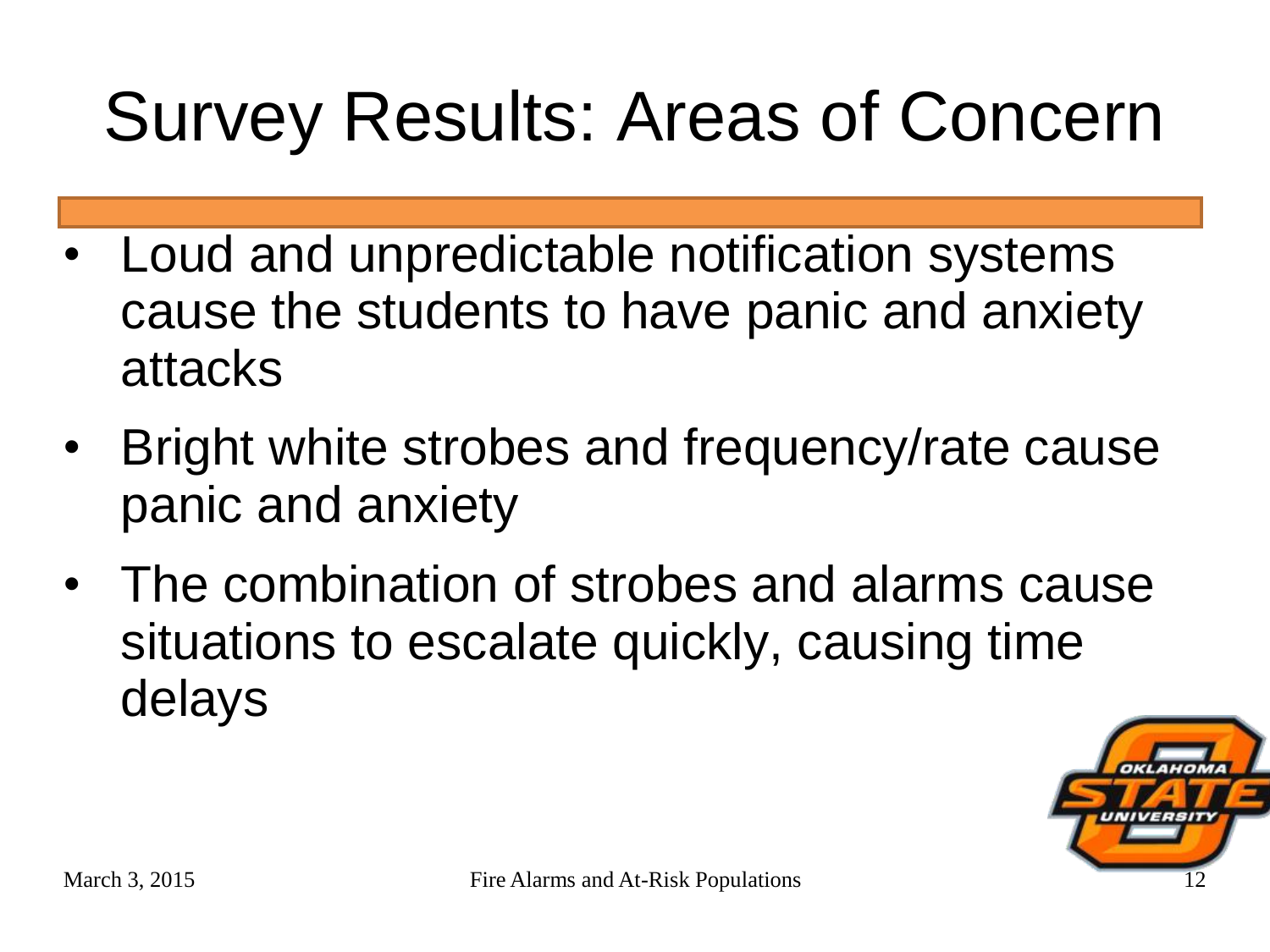#### Survey Results: Areas of Concern

- Classrooms with 1-2 teachers sustaining 10-20 students
	- Difficulty in evacuating and maintaining order during evacuation
	- Need to transmit message in non disruptive manner

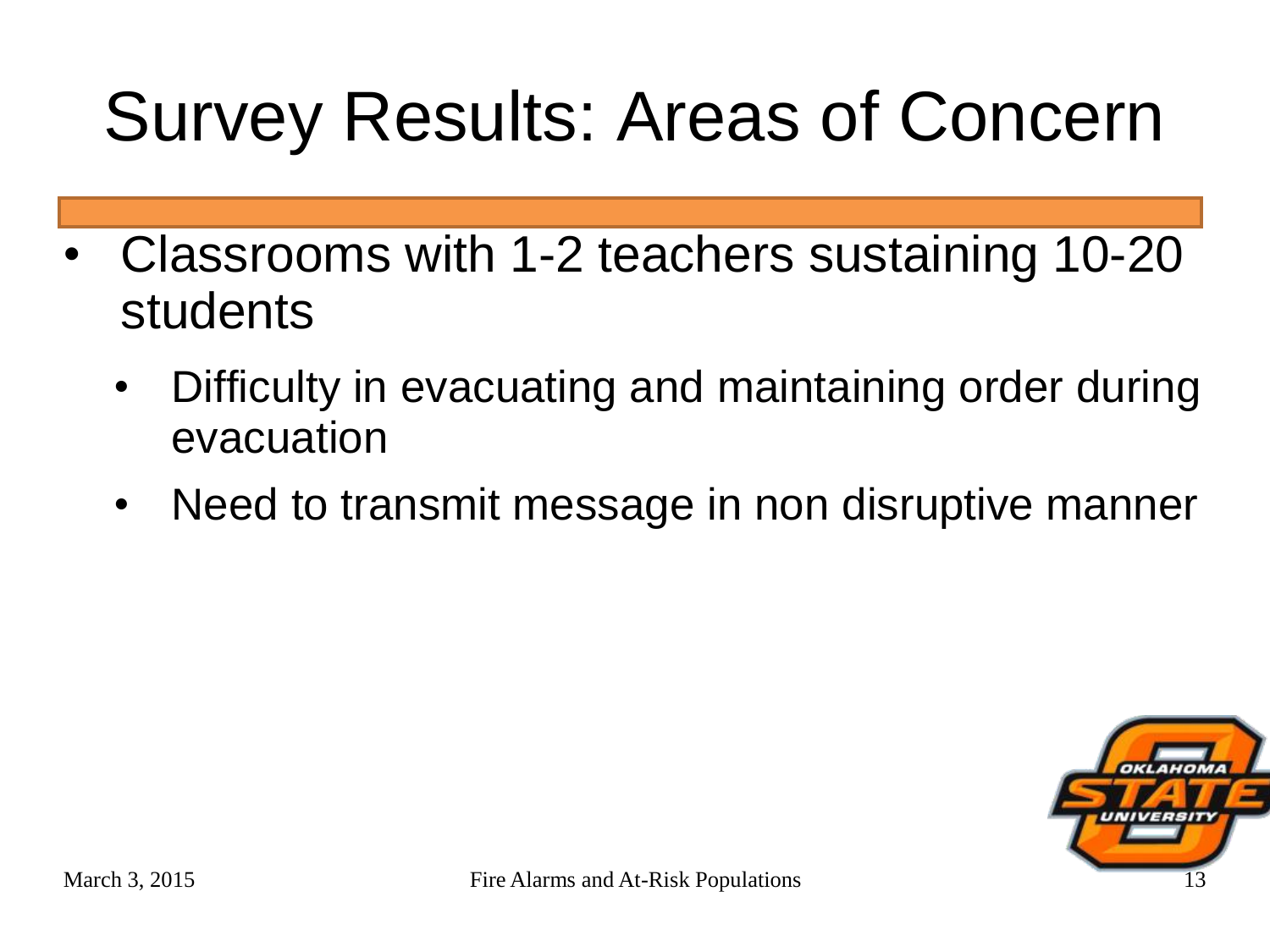# Preliminary Findings: Strobes

- Change color of strobes to a blue or green
	- Blue and green are both soft colors, do not create panic and distress when viewed
	- 80% of surveyed participants indicate that a blue or green strobe would create a calming effect in times of emergency.
- Slower frequency of strobes in these facilities
	- Calmer, slower rate will help to maintain order for teachers and aides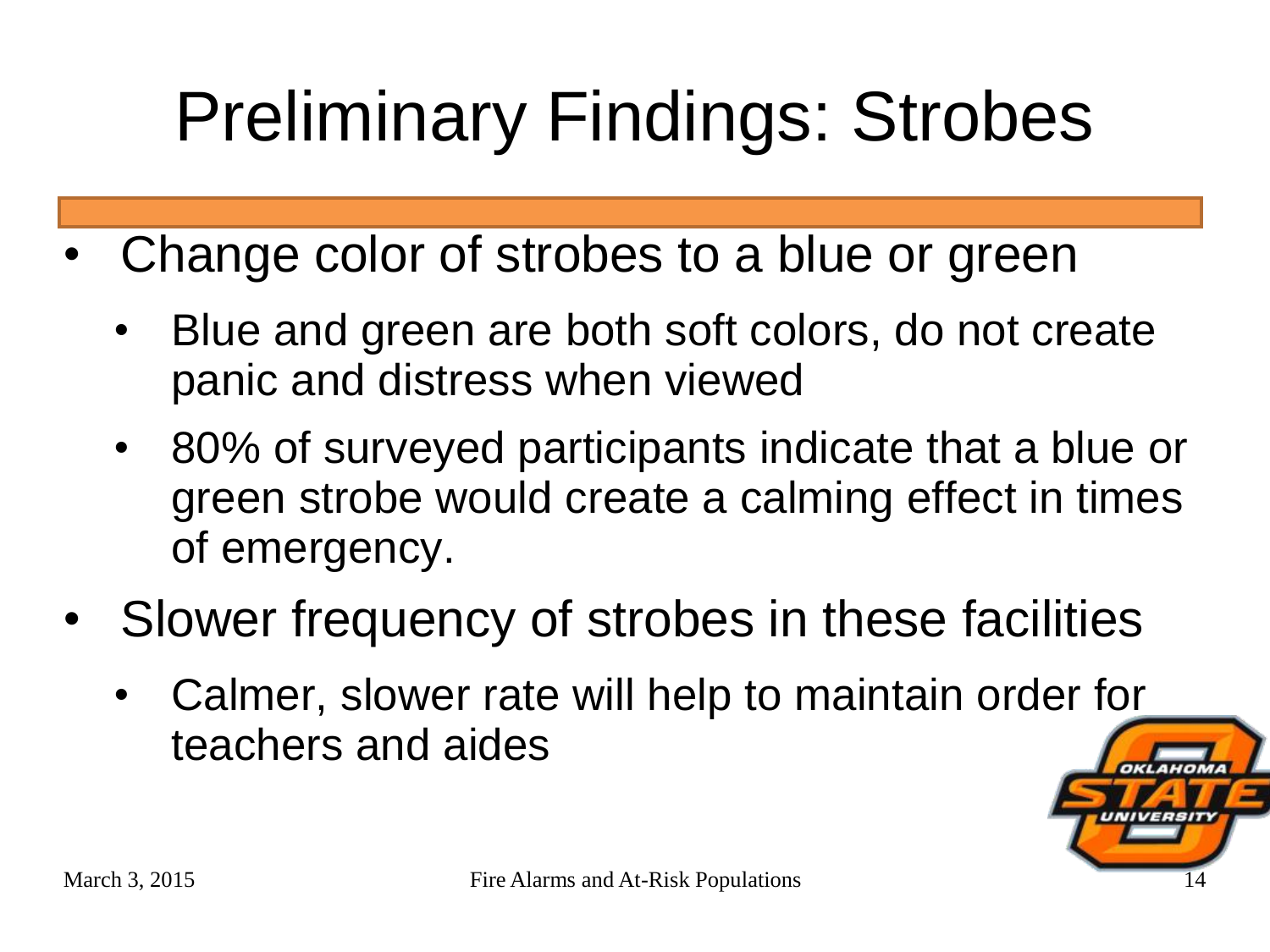# Preliminary Findings: Alarms

- Voice alarm preferred to single sound
	- Instructive alarms help keep the students calm, while also informing occupants of the fire danger
- May consider coded alarm
- Choice of voice of lesser importance
	- 50% would prefer female voice
	- 50% would prefer a male voice
- Pitch of the message of higher importance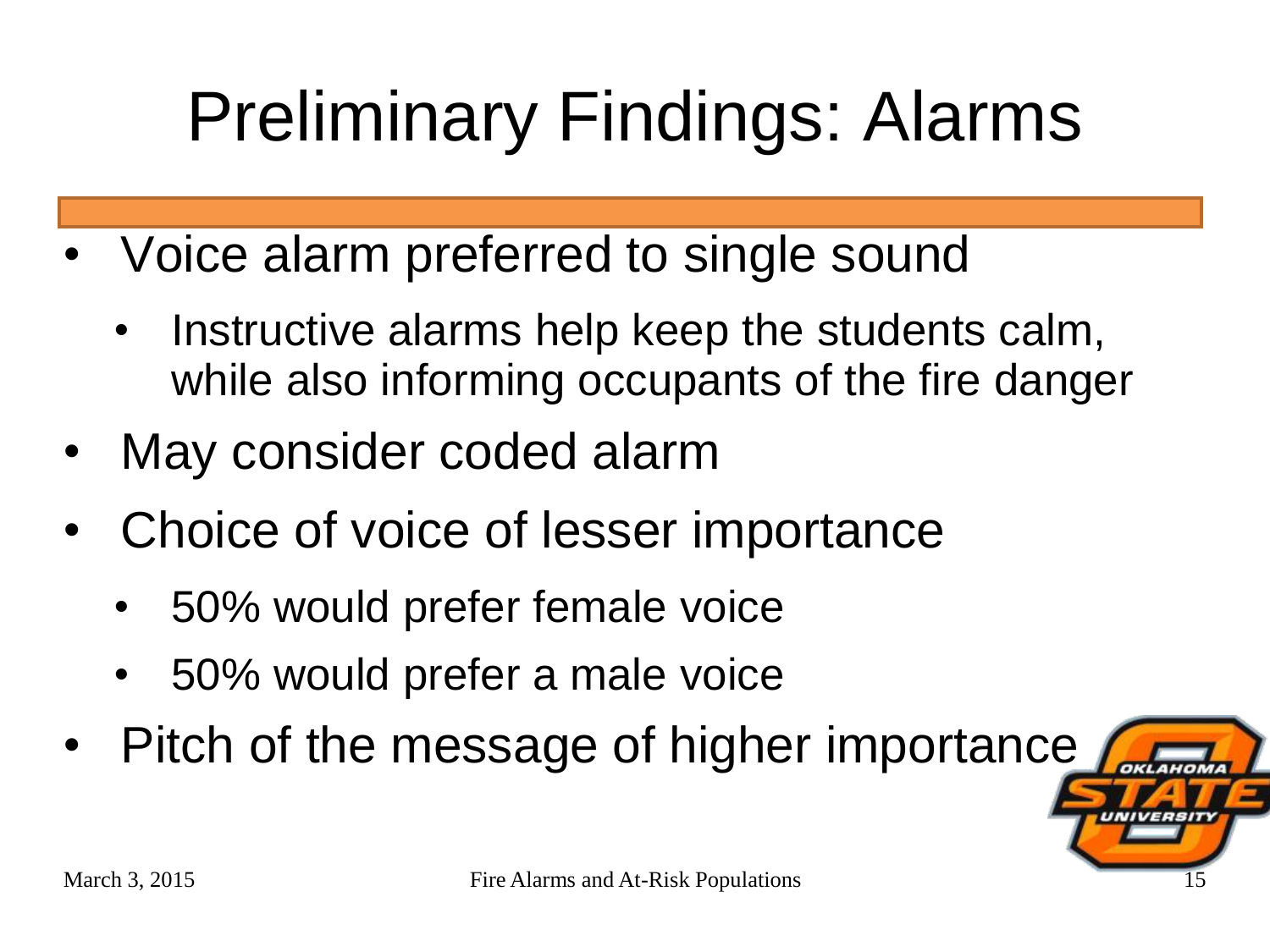#### Preliminary Findings: Other **Suggestions**

- Possibly discuss vibrating furniture alarm
- Longer strobes instead of small high frequency strobes

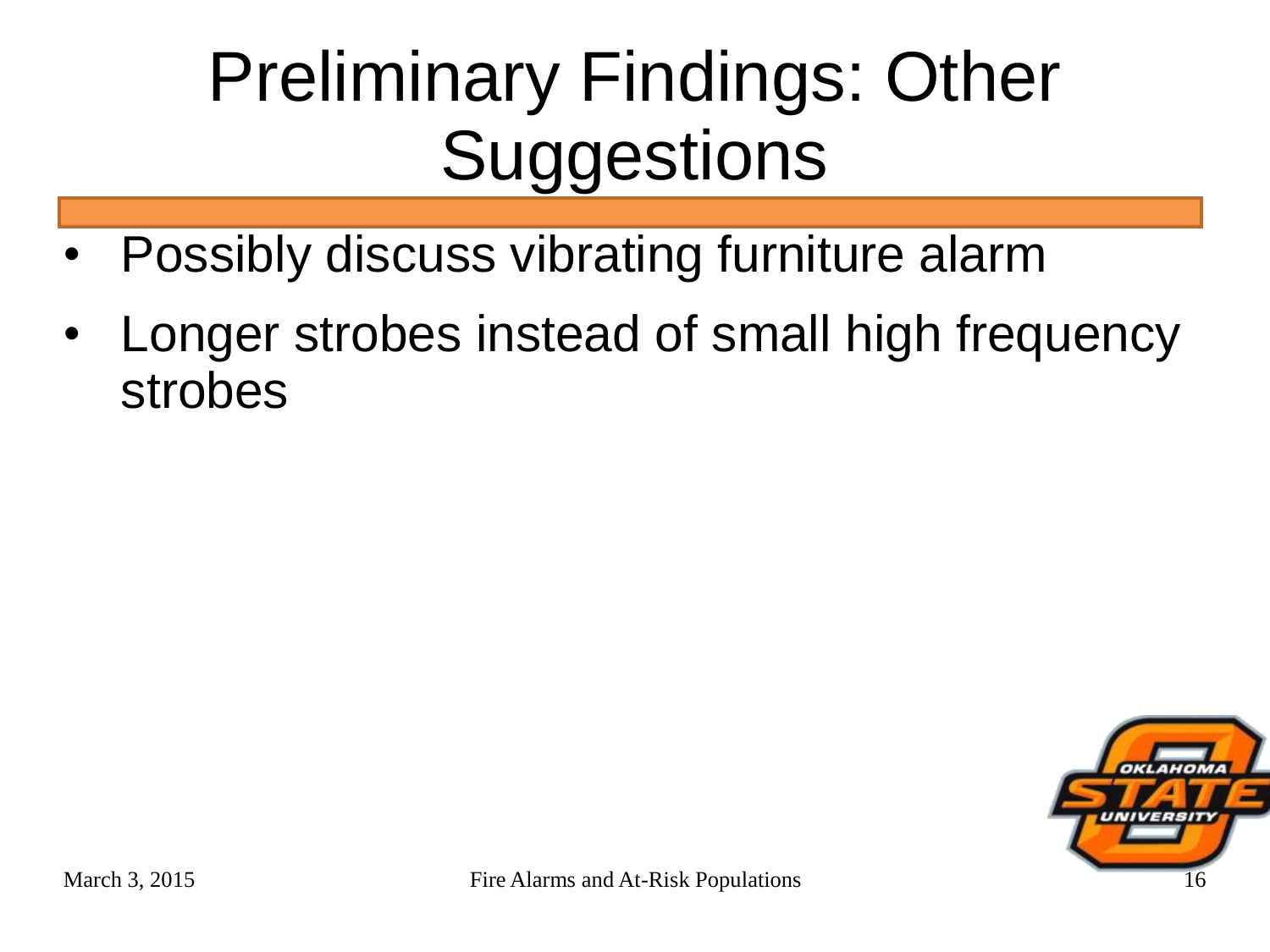#### Future Work

- Contacting organizations
- Collecting more data
	- Any suggestions or recommendations highly appreciated